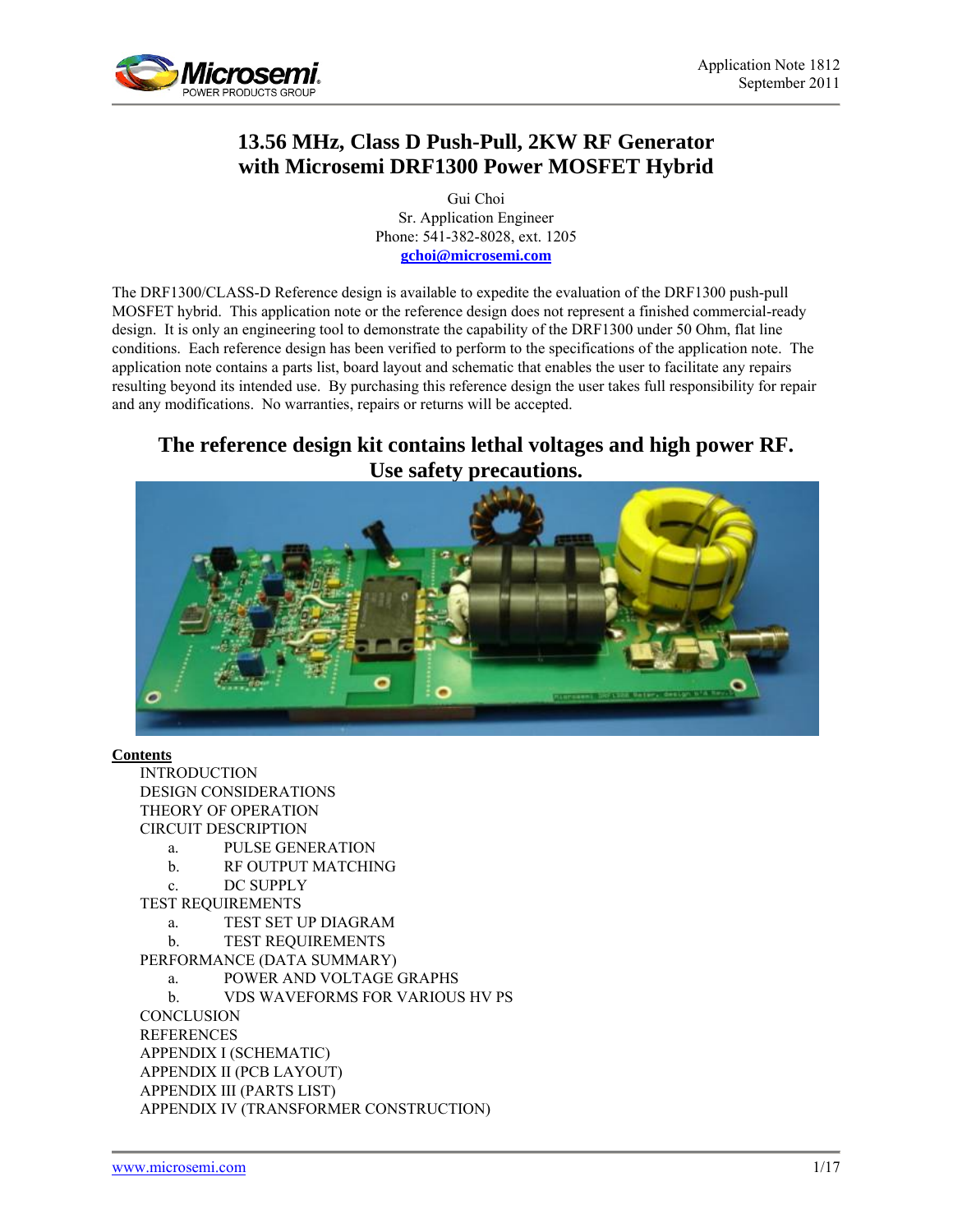

# **INTRODUCTION**

This application note contains the design procedures and measurement results for a 2KW 13.56MHz RF generator using a CLASS D Push-Pull amplifier. To optimize efficiency and minimize cost, the design uses a DRF1300 Power MOSFET Hybrid from Microsemi. The DRF1300 consists of two high power gate drivers, two 500V 30A MOSFETs, and several internal bypass capacitors. The internal layout of the T4 hybrid package has been optimized to minimize stray inductances allowing the DRF1300 to operate at frequencies of over 30MHz.

To support this application note the DRF1300/CLASS-D reference design is available from Microsemi. It allows designers to readily verify the principals of this application note and save weeks or even months of design work. It illustrates the high efficiency operation and critical PCB signal-ground layout required to minimize output/input noise interference.

# **DESIGN CONSIDERATIONS**

To design the high-efficiency high-power RF generator the following issues were addressed.

- a. Choice of design complexity and efficiency trade offs.
- b. Selection of an adequate output matching circuit using a matching tool, to achieve the wanted power, drain waveform and efficiency.
- c. Selecting parts capable of handling RF output of 2KW including by-pass capacitors in the DC circuit, design and construction of a wide-bandwidth, high-current toroidal inductor and transformer, and sufficient capacitors for output matching circuit.
- d. The design of a cooling system for the amount of power dissipated.
- e. The design of the printed wiring board for a good ground, especially for the output matching circuit.
- f. Isolation techniques between power output and signal generation circuit

The table below is for the major specification of this RF Power Generator.

| <b>APON</b>          | <b>Power</b> | Voltage | <b>Pran</b>      | <b>Exerciency</b> |
|----------------------|--------------|---------|------------------|-------------------|
| 12.71<br>.56Mhz<br>. | 2KW          | 50J     | $2\Delta$<br>211 | 85%               |

**Table 1.** Key Specification

# **THEORY OF OPERATION**

A Class D push-pull amp requires control circuitry, a pair of MOSFET switches, a transformer for combining two outputs that are 180˚ out of phase, and an output matching network for tuning/creating a sinusoidal output signal. Class D operation theoretically can provide 100% efficiency, but because of the MOSFET on resistance, switching cross over transients, and magnetic losses, applications of approximately 85% efficiency are more achievable.



**Figure 1.** Simplified Push-Pull Circuit **Figure 2.** Waveforms at drains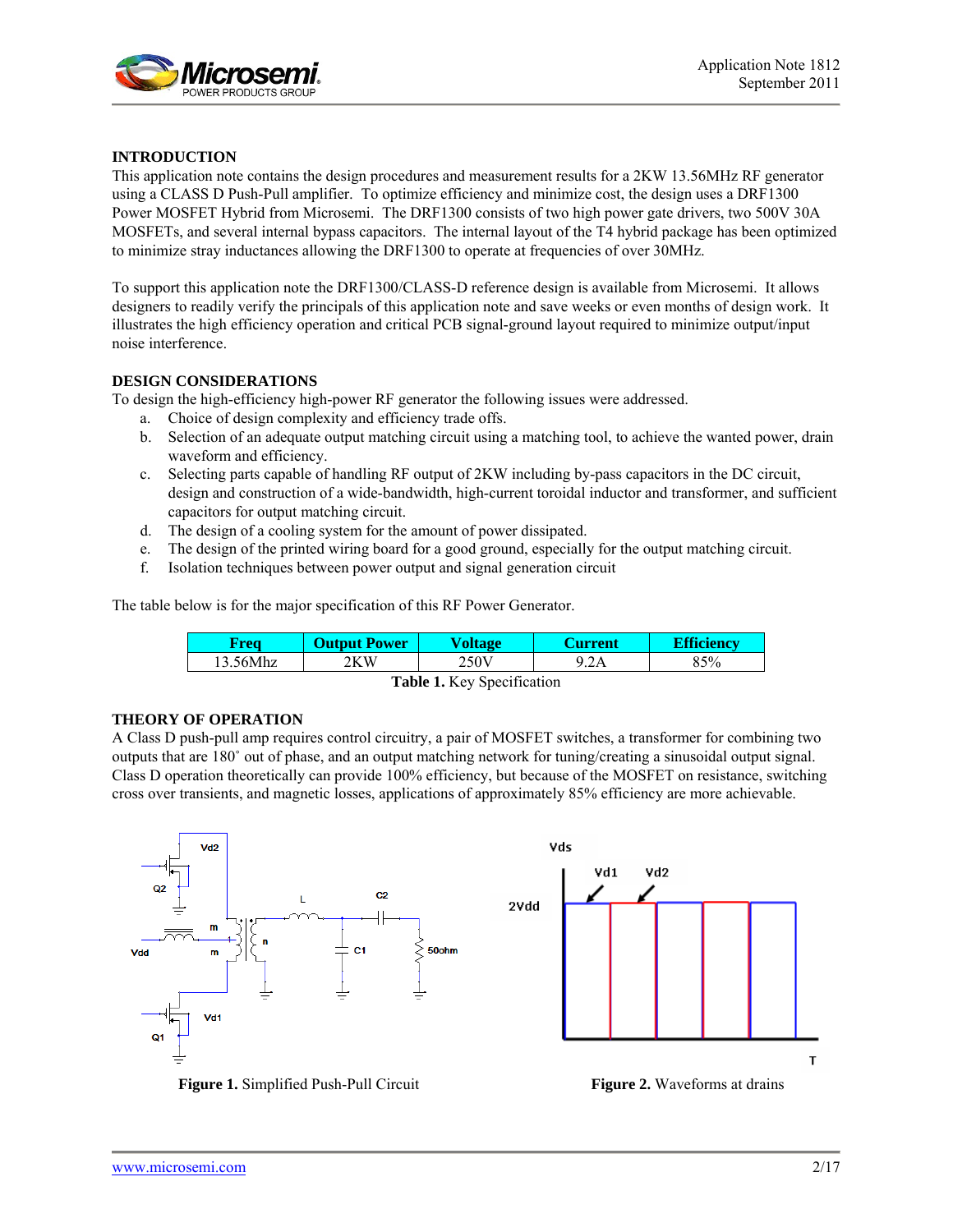

Figure 1 shows a simplified CLASS D push-pull circuit. The two input signals are 180˚ out of phase causing Q1 and Q2 to switch ON and OFF alternately. The turn ratio of Transformer (n/m) is 2/1 for this application. For an ideal switch, when Q1 is ON, its drain voltage Vd1 is zero and the Vdd on the center tap of the primary of transformer, is transformed to (2/1) Vdd on the secondary. Alternately, when Q2 is ON, the reverse polarity of (2/1) Vdd appears on the secondary. The ideal waveforms are shown in Figure 2.

A key technical difficulty for this push pull RF application is the transformer. The high current, high frequency and high voltage require careful design considerations. The inductor (L) and capacitors (C1 and C2) form a tank circuit to form a sinusoidal RF signal into the 50 Ohm load.

# **CIRCUIT DESCRIPTION**

# a. **Pulse Generation**

The pulse generation circuit operates from a 3.0VDC~5.5VDC supply. The 27.12MHz TCXO is divided down to 13.56MHz and split into two 180 out of phase signals by U2B. U2A and U3A allow pulse width adjustment of the two signal inputs to the DRF1300. The pulse width of each signal can be adjusted from 15nS to 35nS using Potentiometer R9 and R16 respectively. To minimize a conductive EMI, it is crucial to observe proper circuit layout with good ground conditions along signal lines, taking care to isolate them from the output switching noise. Figure 4 shows waveforms of outputs of pulse generation circuit at pin 4 and pin 10 of U1.



**Figure 3.** Pulse Generation Circuit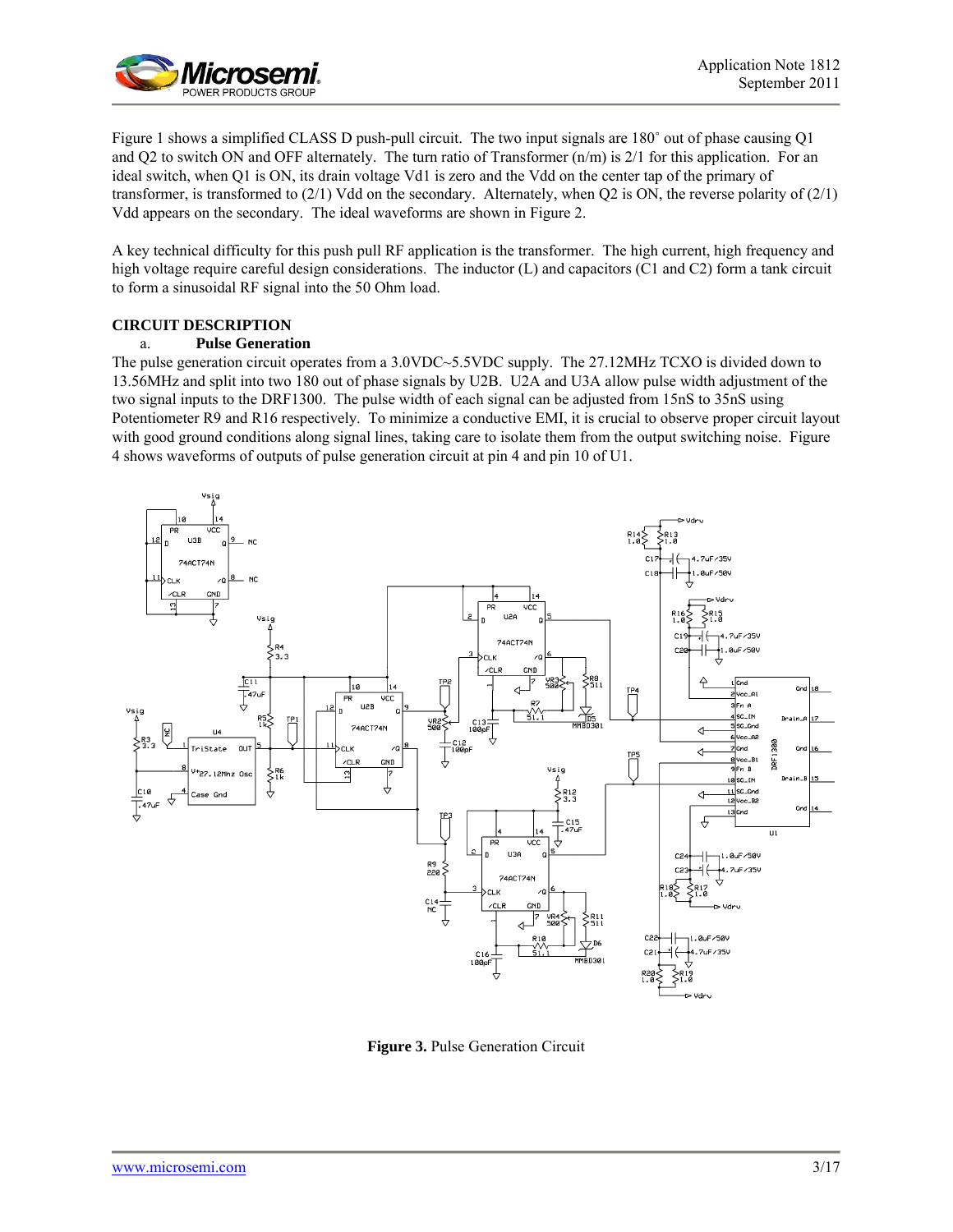



**Figure 4.** Waveforms into DRF1300



**Figure 5.** RF Output Matching and DC Supply Circuit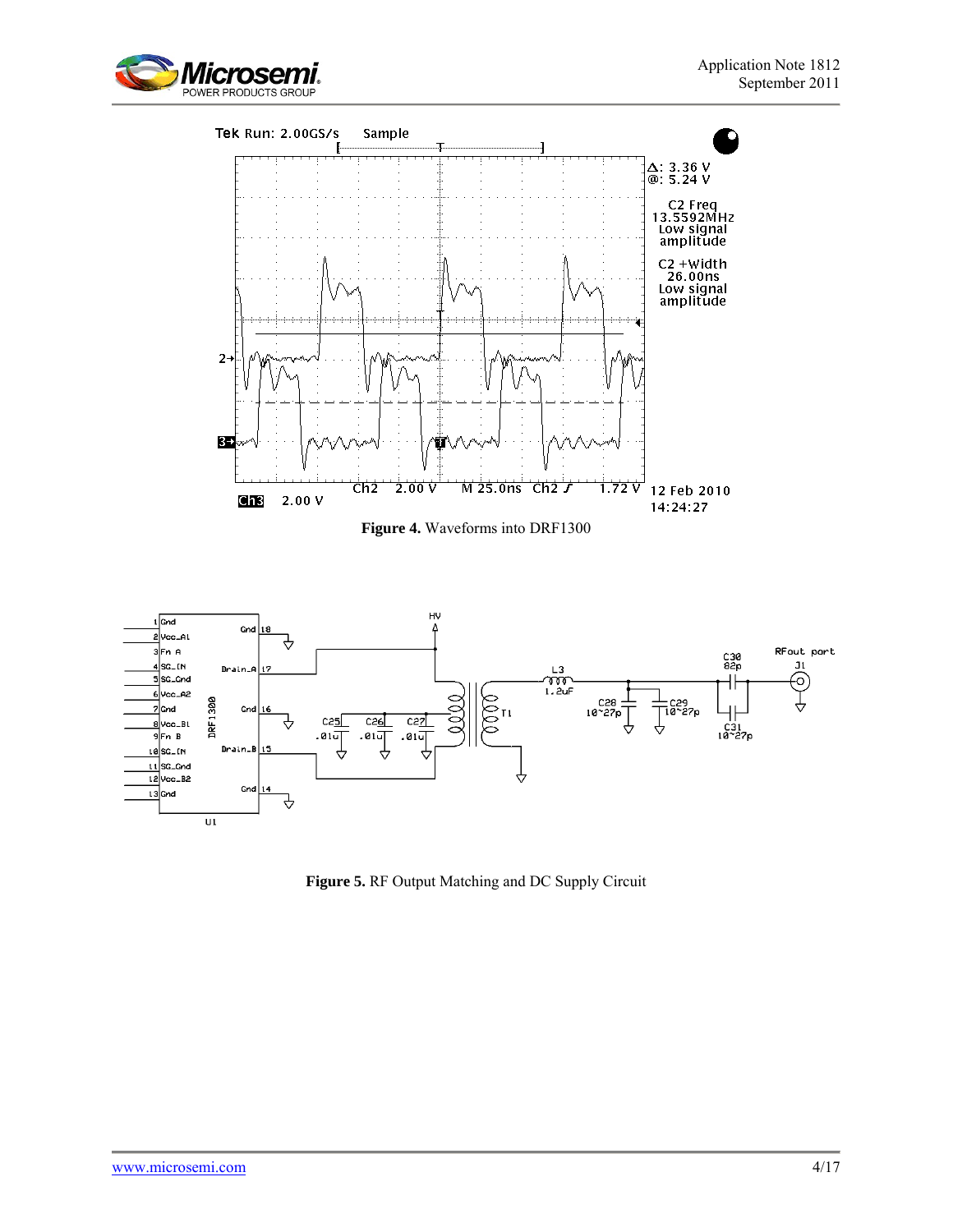

# b. **RF Output Matching**

The output matching circuit was calculated by means of RF matching software tool (Smith Chart) to maximize power transfer to a 50 Ohm load at J1. The matching circuit consists of a custom built transformer (T1), shunt/series capacitors (C28 through C31) and a custom built series inductor  $(L3)$ . The capacitors and inductor form a tank circuit that is used for matching and tuning. It is critical that the output stage consists of inductors, capacitors, wires, toroids and ferrite cores that can handle the high currents and voltages associated with a 2KW RF Generator. Refer to the recommended parts list for the DRF1300/CLASS-D provided in the appendix.

Transformers T1 for this type of application are not commercially available. The design of the transformer used in the DRF1300/CLASS-D took several iterations to overcome bandwidth and power issues. The low cutoff frequency was overcome by selection of a specialized core. Minimizing the transformer turn ratio to 1:2 or 1:3 was required to avoid power loss. Refer to the following equations.

 $Po = (8/\prod^2)^*(Veff^2/2R)$  for Class D Push-Pull

For the Drain load line,  $R = \left(\frac{m}{n}\right)$  $\binom{m}{n}^2$ \* Ro  $m =$  number of primary turns and  $n =$  number of secondary turns

Ro=Output load In this app note,  $Ro = 50Ω$ , m=1, n=2 therefore R=12.5Ω

The transformer design is comprised of ten (material 67) ferrite cores and was wound with insulated wire. It is highly recommended to use AWG14 wire for both the primary and secondary winding of the transformer. The detailed instruction of making the transformer is presented in Appendix V.

Figure 6 shows plots for output matching which consists of transformer and "L" match of Toroidal Inductor and Capacitors in series and Capacitors in shunt to ground.



**Figure 6.** Plots for Output Matching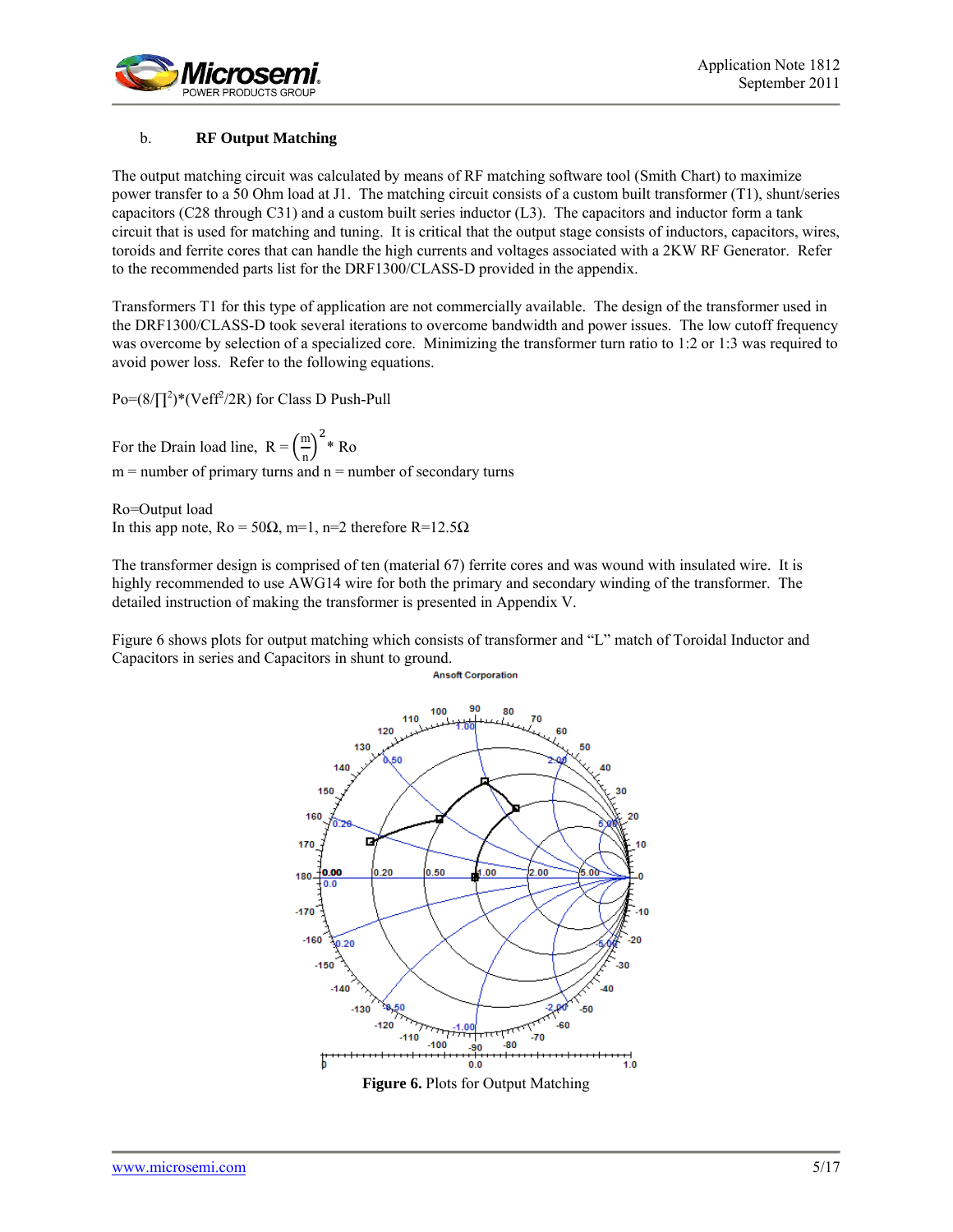

# c. **DC Supply**

The high voltage DC supply (PS HV) circuit employs a RF choke coil (L1, L2) and bypass capacitors (C4~9) to minimize an interference with AC signal. The RFC of this coil L1 and L2 were designed for approximately 1K ohm at 13.56MHz with 11 turns AWG 14 enameled wire. The by-pass capacitors should be selected for a 2KV voltage rating. Refer to the parts list in the appendix for recommended parts. It is very crucial that the capacitors (C25 through C27) be located as close as possible to the center tap of the primary winding of power transformer T1 have a good RF ground. Figure 7 illustrates the capacitor location to T1 and the red circle indicates ground connections through a via to the bottom ground plane.



**Figure 7.** Location of Capacitors for DC circuit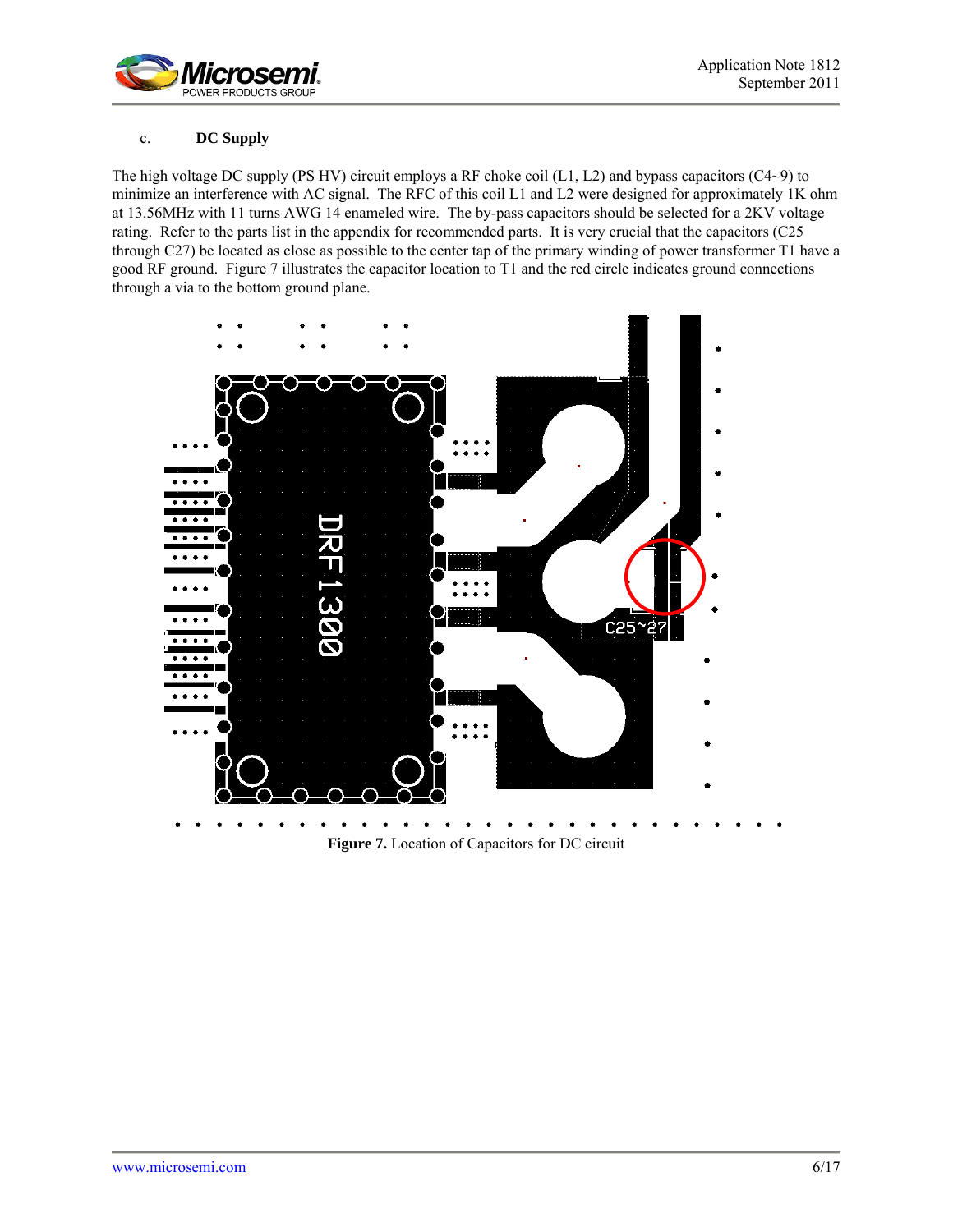

# **TEST REQUIREMENT.**

# a. **Test Set-Up Diagram.**



# **Figure 8.** Test Set-Up diagram

#### b. **Test Requirement**

- o Cooling requirement: Testing is recommended to be performed using a water cooling system. If not available, use enough heat sink to maintain performance with sufficient fan capacity. It is recommended that an additional fan be directed onto the transformer to provide cooling for the magnetics that will extend allowable test time.
- o Process for Turn-On/Off Power Supplies
	- i. Turn on Driver power supply PS\_1 (10V~12V per circuit requirement)
	- ii. Then, turn on MOSFET PS\_2 and slowly increase to 40V.
	- iii. While monitoring the RF power and waveform from Drain, ramp up PS\_2 in steps, verifying the outputs are stable before proceeding to the next step.
	- iv. To turn off, reverse the turn on procedure.

If the RF output waveform (Vds) and/or RF power level fluctuates, immediate shut down of MOSFET PS and determine fault before resuming test.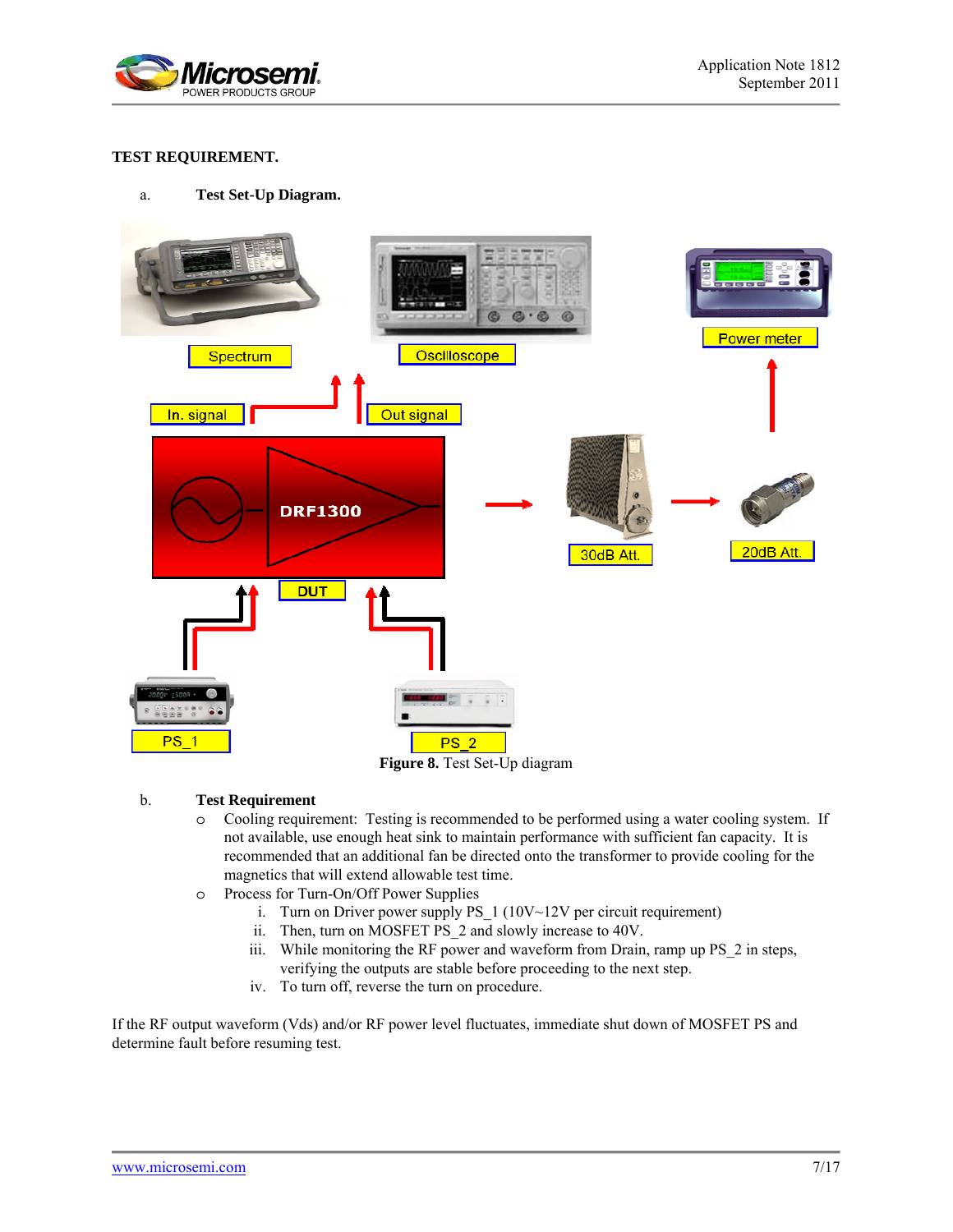



**Figure 9.** Bench Test Set-up for DRF1300

# **PERFORMANCE**

| <b>Step</b>    | $PS$ 2, V | Id, A | Pin, W | RF out, W | $\eta$ , % | Vds, V |
|----------------|-----------|-------|--------|-----------|------------|--------|
|                | 100       | 4.31  | 431    | 344       | 79.8       | 200    |
| $\overline{2}$ | 120       | 4.91  | 589    | 486       | 82.5       | 232    |
| 3              | 140       | 5.54  | 776    | 653       | 84.2       | 270    |
| 4              | 160       | 6.18  | 989    | 842       | 85.2       | 310    |
| 5              | 170       | 6.48  | 1,102  | 939       | 85.2       | 340    |
| 6              | 180       | 6.79  | 1,222  | 1044      | 85.4       | 360    |
| 7              | 190       | 7.11  | 1,351  | 1152      | 85.3       | 370    |
| 8              | 200       | 7.43  | 1,486  | 1270      | 85.5       | 390    |
| 9              | 210       | 7.75  | 1,628  | 1400      | 86.0       | 420    |
| 10             | 220       | 8.00  | 1,760  | 1500      | 85.2       | 430    |
| 11             | 230       | 8.36  | 1,923  | 1630      | 84.8       | 480    |
| 12             | 240       | 8.67  | 2,081  | 1770      | 85.1       | 506    |
| 13             | 250       | 9.18  | 2,295  | 1950      | 85.0       | 535    |

**Table 2.** Typical Performance Data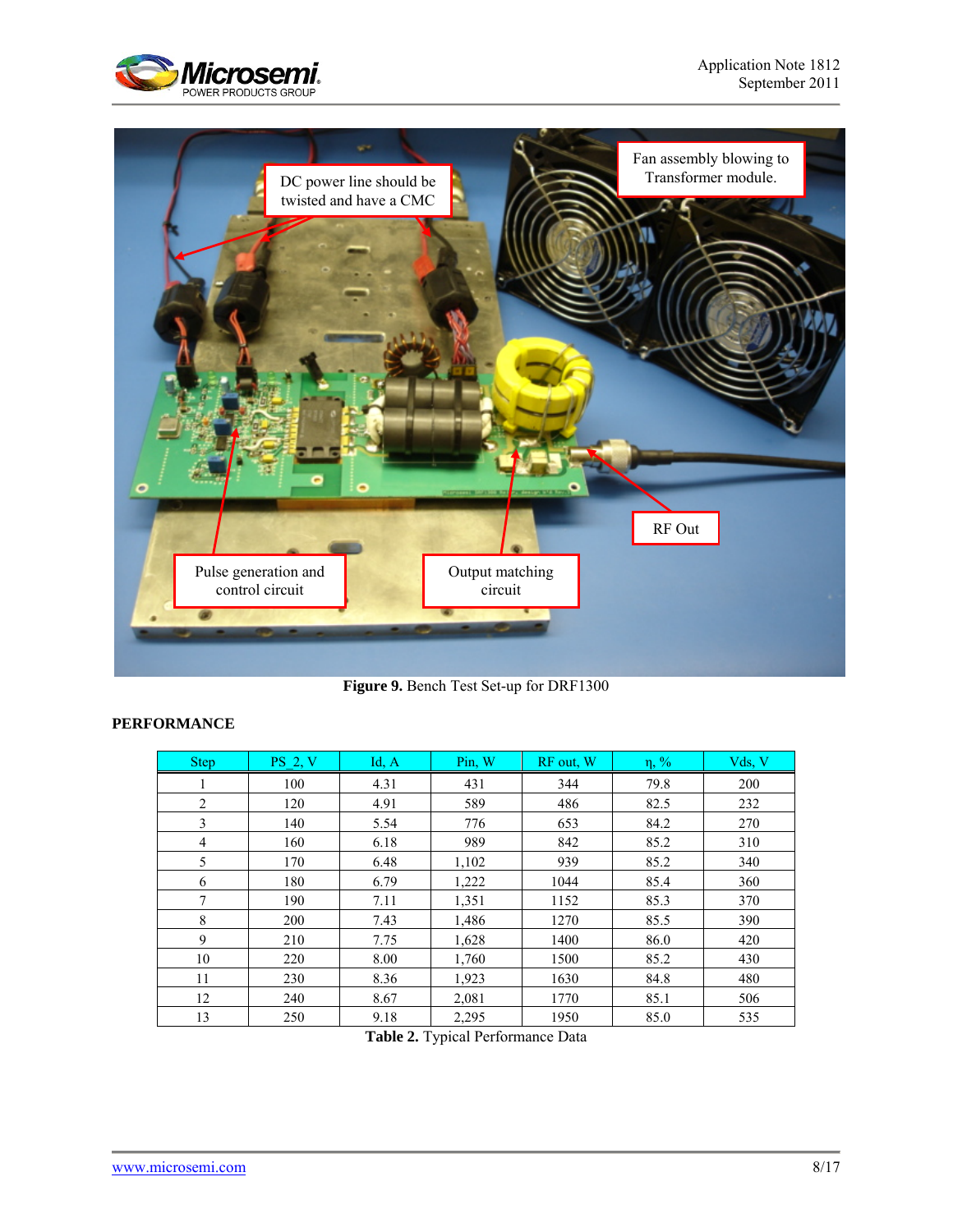

Table 2 shows the typical performance and the several steps that should be observed before proceeding to the next step and ultimately to 2KW. The table lists the input high voltage supply (PS\_2), MOSFET drain current (Id), power in and power out with efficiency, and the voltage observed at MOSFET drain (Vds). Variation of efficiency vs. Pout is shown in Figure 10 and PS\_2 vs. Vds is shown in Figure 11. Efficiency is calculated using RF power output and DC input power of the power MOSFET. The efficiency in the table is at 13.56Mhz.

It should be noted that Vds exceeded the maximum BVdss (500V) of the MOSFETs in steps 12 and 13. The excess voltage to achieve 2KW output power resulted from transformer leakage inductance and lack of the broadband transfer characteristics of the wire-coupled transformer. A 2KW power output can be achieved with a Vds less than 500V by further tuning and optimization of the transformer.



# c. **Power and voltage graphs**

**Figure 10.** Efficiency vs. Power



**Figure 11.** HV PS vs. Vds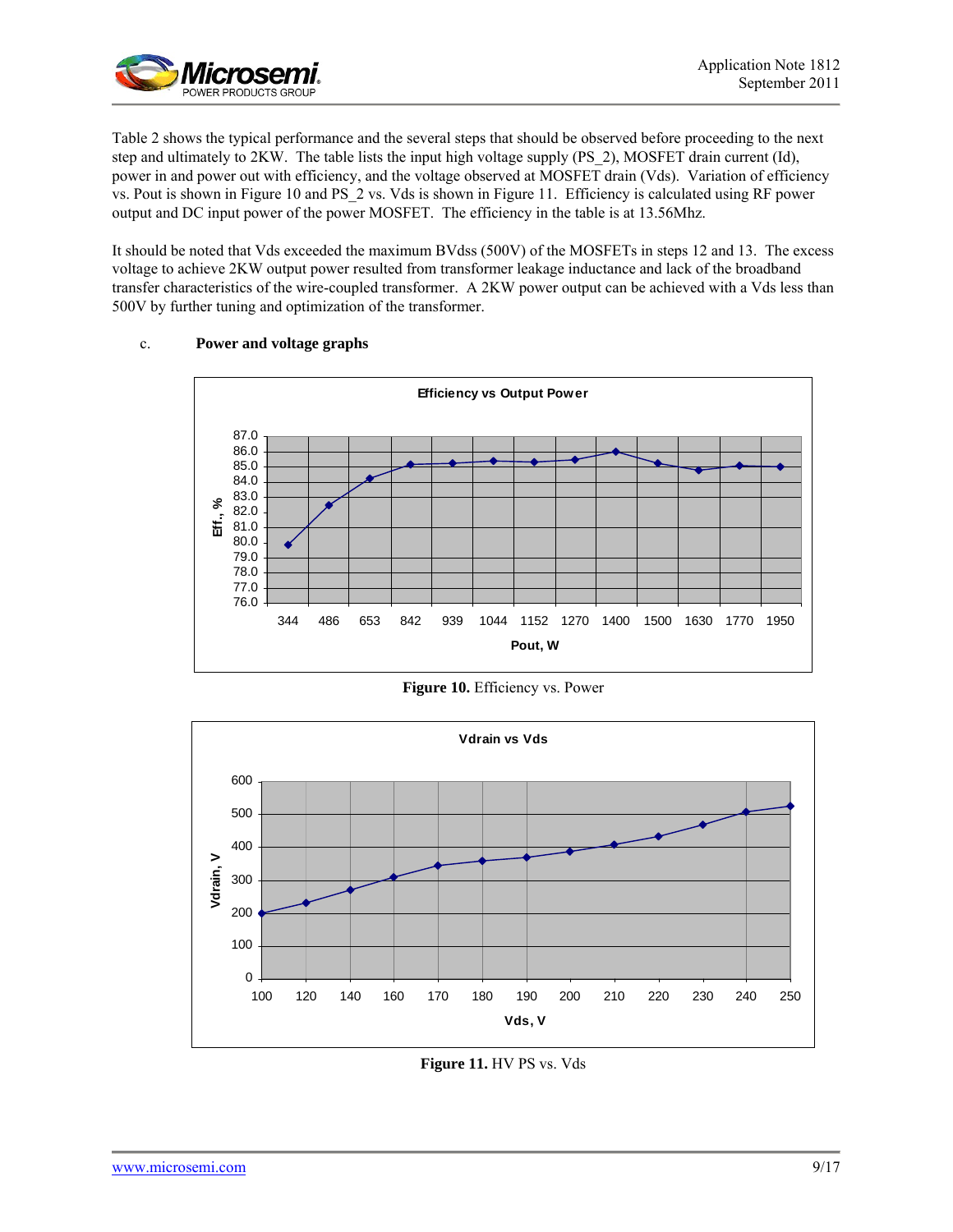

# d. **Vds waveforms for various HV PS voltages**



**Figure 12.** Waveform when HV PS =100V



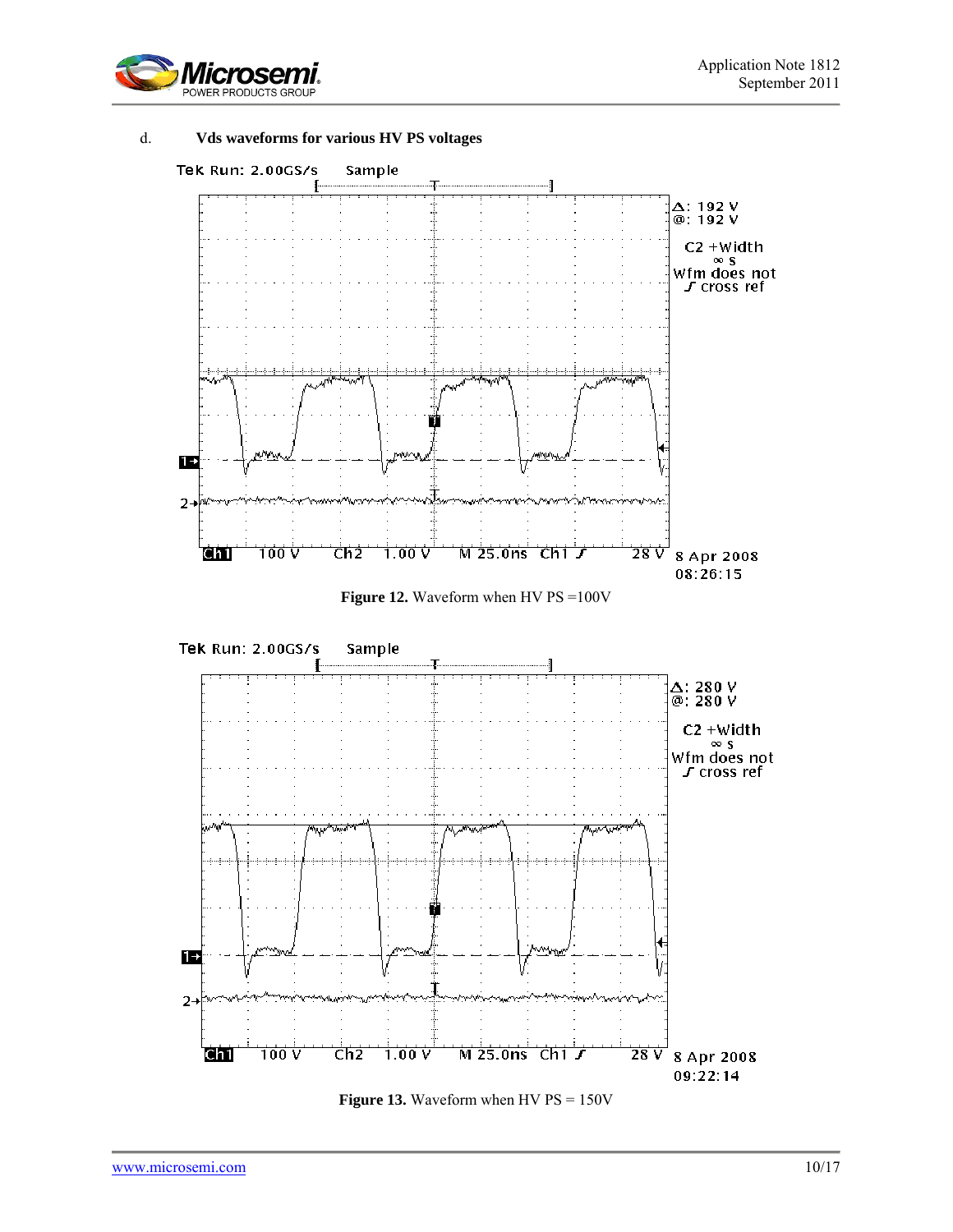







**Figure 15.** Waveform when HV PS = 220V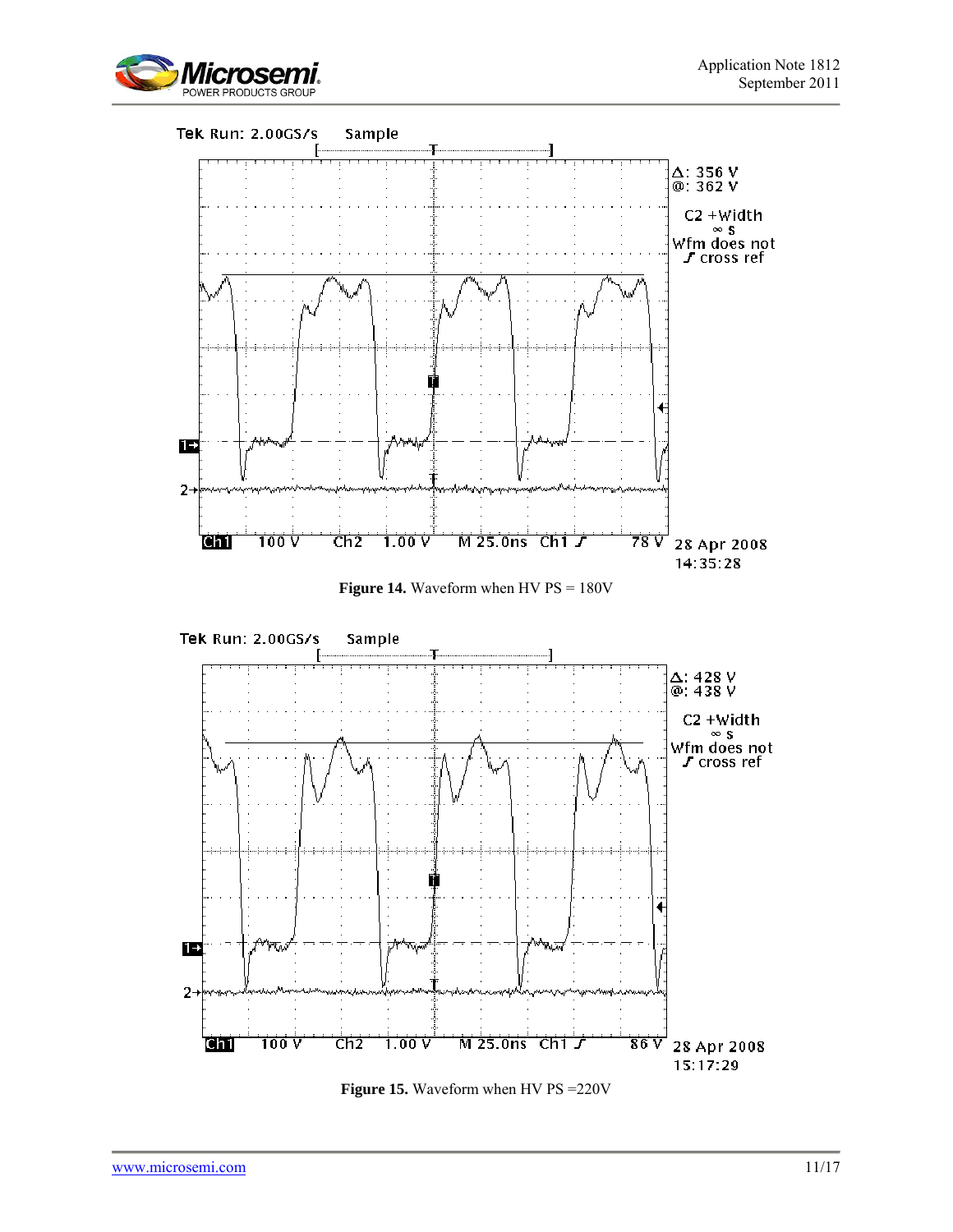



**Figure 16.** Waveform when HV PS = 250V

# **CONCLUSION**

This Application Note describes design of a 2KW, 13.56MHz, Class D Push-Pull, RF generator. A Microsemi DRF1300 Hybrid was used to overcome layout parasitics that simplified the design and providing a single low cost, high efficiency RF generator. Limitations in transformer bandwidth caused this application to exceed the 500V breakdown voltage of the MOSFETs while achieving 2KW. Transformer design can be further optimized to eliminate the peaking as shown in the Vds waveforms. The principles of this application note can be verified with the DRF1300/CLASS-D reference design from Microsemi. The reference design minimizes design time by allowing an engineer to evaluate the performance into a 50 Ohm load and provides a platform for more complex load matching.

# **REFERENCES**

-. Solid State Radio Engineering – Herbert L. Krauss and Charles W. Bostian

-. Application Note: Simple and Inexpensive High Efficiency Power Amp using New APT MOSFET – Kenneth Dierberger 1994

-. Application Note: 3KW and 5KW Half-Bridge Class-D RF Generator at 13.56Mhz with 89% Efficiency and Limited frequency Agility – DEI, Inc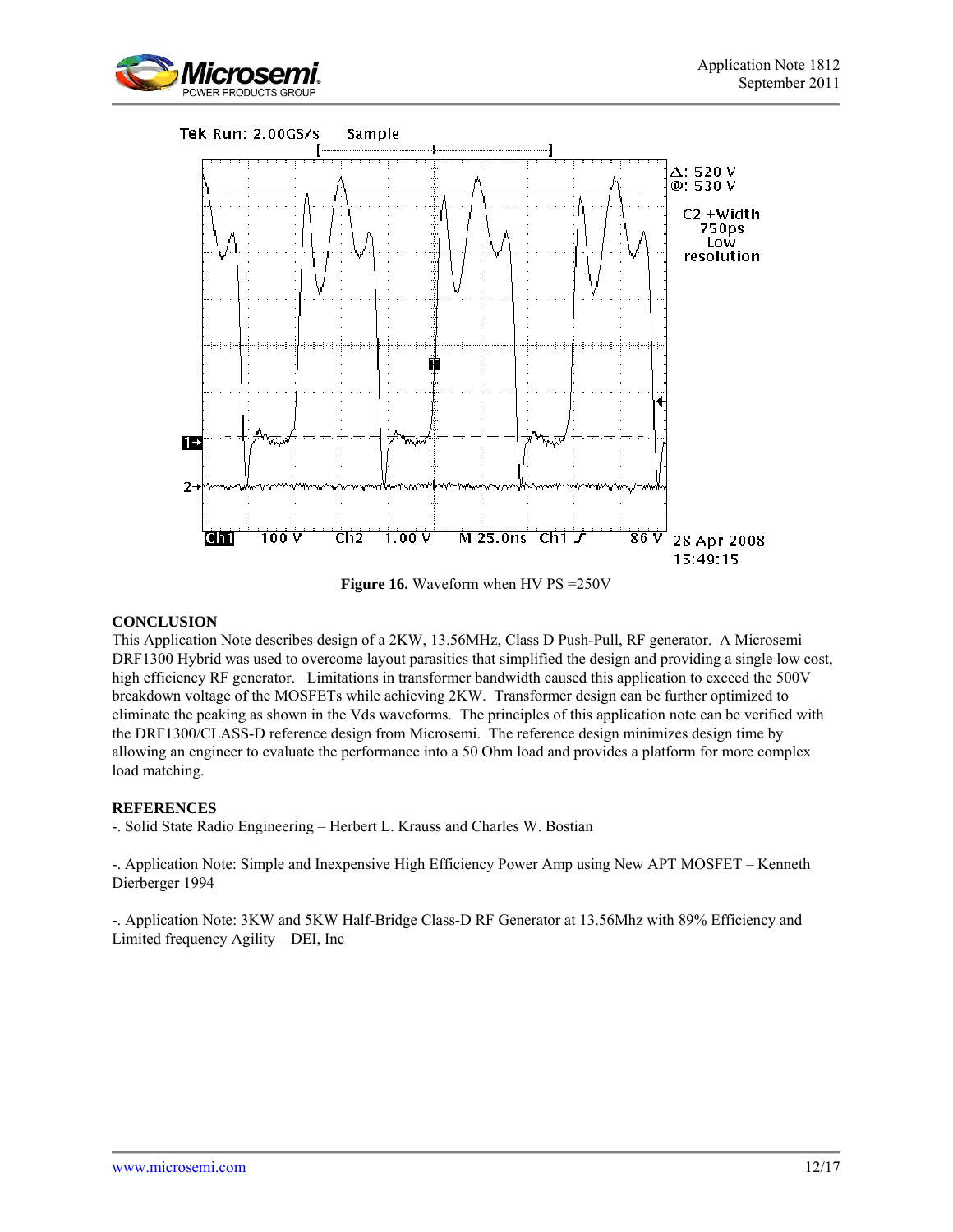

# **Appendix I. Overall Schematic**

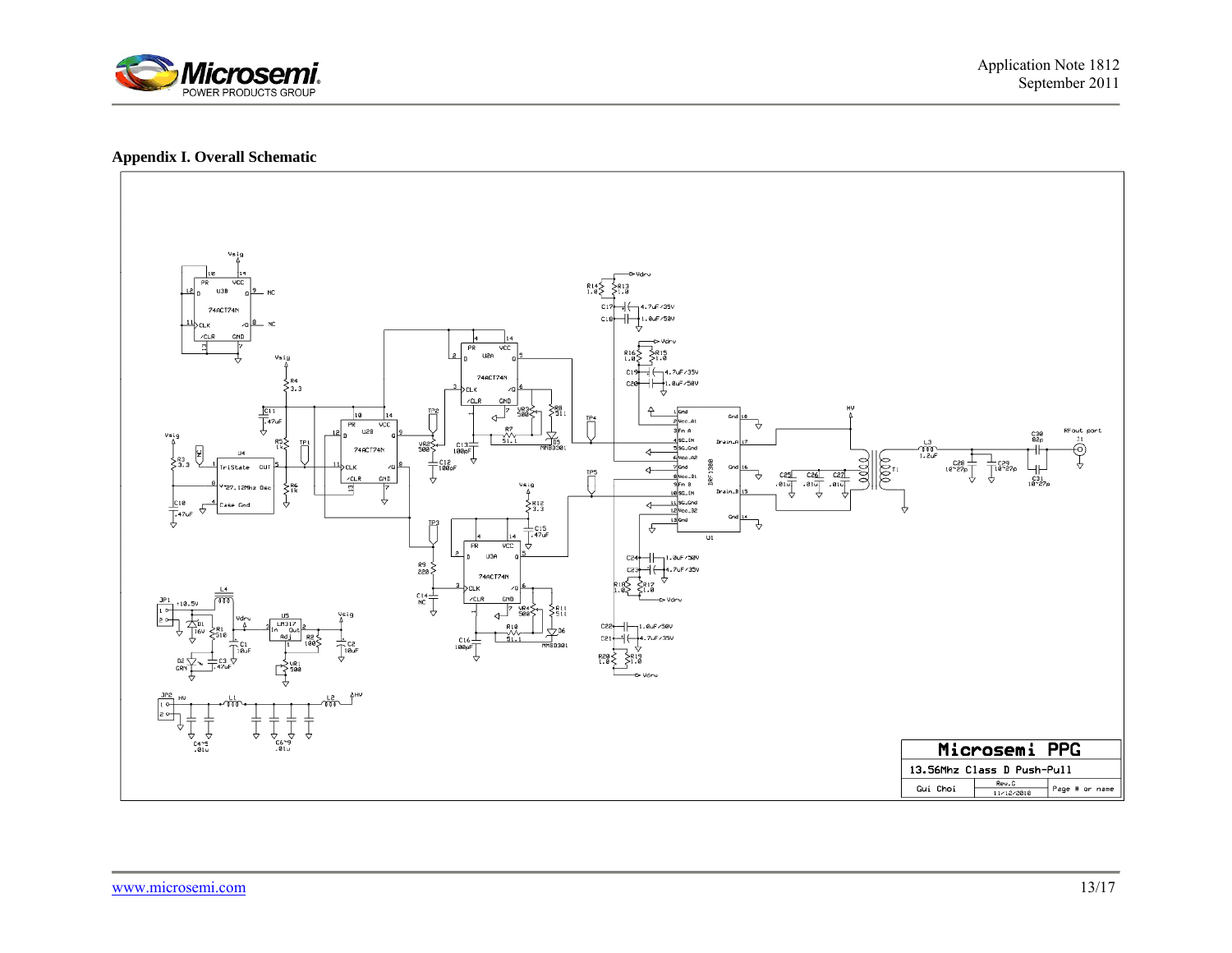

# **Appendix II. PCB Lay-out**

PCB size: 4.0W \* 10.04L in inch PCB: FR-4, 65mil T

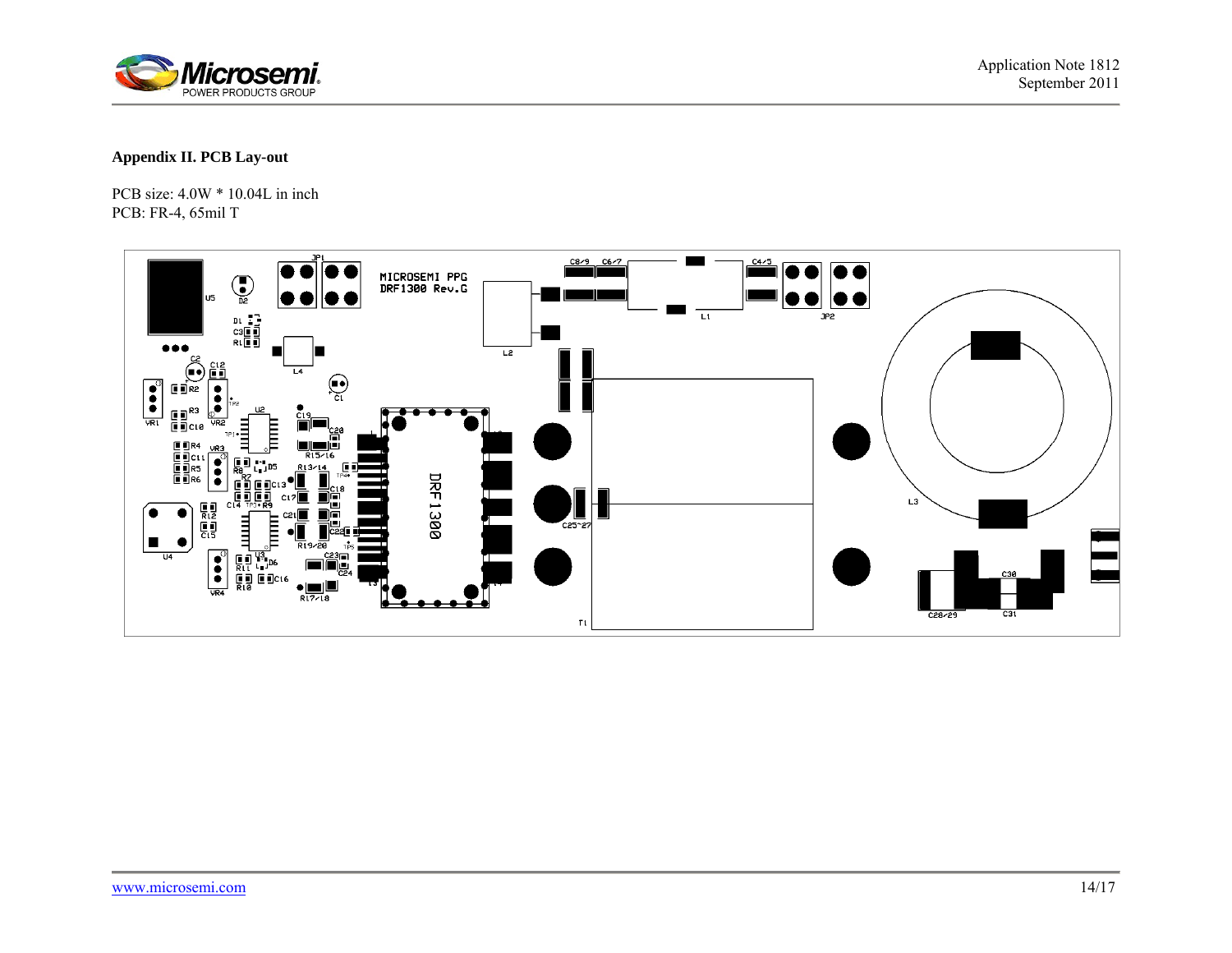

# **Appendix III. Parts List**

| <b>Part ID</b>  | <b>Description</b>                   | <b>Size</b>      | <b>Supplier</b>   | <b>Supplier PN</b>                           | Manufacturer | Manuf. PN                |
|-----------------|--------------------------------------|------------------|-------------------|----------------------------------------------|--------------|--------------------------|
| U1              | <b>DRF1300</b>                       | T <sub>4</sub> B | Microsemi DRF1300 |                                              | Microsemi    | <b>DRF1300</b>           |
| C1              | 10uF/35V(Cer. cap)                   | 1812             | Digi-key          | pcc2183ct-nd                                 |              |                          |
| C2              | 10uF/16V(Elec cap)                   | $5*11$           | Mouser            | 140-XRL16V10-RC                              | Xicon        | 140-XRL16V10-RC          |
| C3              | .47uF/50V(Cer. Cap)                  | 805              | Digi-key          | 490-3328-1-ND                                |              | GRM21BR71H474KA88L       |
| C4              | 0.01uF/2KV                           | 2225             | Digi-key          | 478-3024-1-ND                                | AVX          | 2225GC103KAT1A           |
| C5              | 0.01uF/2KV                           | 2225             | Digi-key          | 478-3024-1-ND                                | AVX          | 2225GC103KAT1A           |
| C6              | 0.01uF/2KV                           | 2225             | Digi-key          | 478-3024-1-ND                                | AVX          | 2225GC103KAT1A           |
| C7              | 0.01uF/2KV                           | 2225             | Digi-key          | 478-3024-1-ND                                | AVX          | 2225GC103KAT1A           |
| C8              | 0.01uF/2KV                           | 2225             | Digi-key          | 478-3024-1-ND                                | AVX          | 2225GC103KAT1A           |
| C9              | 0.01uF/2KV                           | 2225             | Digi-key          | 478-3024-1-ND                                | AVX          | 2225GC103KAT1A           |
| C10             | .47uF/50V(Cer. Cap)                  | 805              | Digi-key          | 490-3328-1-ND                                |              | GRM21BR71H474KA88L       |
| C11             | .47uF/50V(Cer. Cap)                  | 805              | Digi-key          | 490-3328-1-ND                                |              | GRM21BR71H474KA88L       |
| C12             | 100pF/50V(Cer. Cap)                  | 805              | Digi-key          | PCC101CGCT-ND                                |              |                          |
| C13             | 100pF/50V(Cer. Cap)                  | 805              | Digi-key          | PCC101CGCT-ND                                |              |                          |
| C14             | NC                                   |                  |                   |                                              |              |                          |
| C15             | .47uF/50V(Cer. Cap)                  | 805              | Digi-key          | 490-3328-1-ND                                |              | GRM21BR71H474KA88L       |
| C16             | 100pF/50V(Cer. Cap)                  | 805              | Digi-key          | PCC101CGCT-ND                                |              |                          |
| C17             | 4.7uF/35V(Tant cap)                  | 6032-28          | Digi-key          | 478-1717-1-ND                                | AvX          | TAJC475K035R             |
| C18             | 1.0uF/50V(Cer. Cap)                  | 805              | Digi-key          | 587-1438-1-ND                                | Taiyo Yuden  | GMK212BJ105KG-T          |
| C19             | 4.7uF/35V(Tant cap)                  | 6032-28          | Digi-key          | 478-1717-1-ND                                | AvX          | TAJC475K035R             |
| C20             | 1.0uF/50V(Cer. Cap)                  | 805              | Digi-key          | 587-1438-1-ND                                | Taiyo Yuden  | GMK212BJ105KG-T          |
| C21             | 4.7uF/35V(Tant cap)                  | 6032-28          | Digi-key          | 478-1717-1-ND                                | AvX          | TAJC475K035R             |
| C22             | 1.0uF/50V(Cer. Cap)                  | 805              | Digi-key          | 587-1438-1-ND                                | Taiyo Yuden  | GMK212BJ105KG-T          |
| C23             | 4.7uF/35V(Tant cap)                  | 6032-28          | Digi-key          | 478-1717-1-ND                                | AvX          | TAJC475K035R             |
| C24             | 1.0uF/50V(Cer. Cap)                  | 805              | Digi-key          | 587-1438-1-ND                                | Taiyo Yuden  | GMK212BJ105KG-T          |
| C25             | 0.01uF/2KV                           | 2225             | Digi-key          | 478-3024-1-ND<br>478-3024-1-ND               | AVX          | 2225GC103KAT1A           |
| C26             | 0.01uF/2KV                           | 2225             | Digi-key          | 478-3024-1-ND                                | AVX          | 2225GC103KAT1A           |
| C27             | 0.01uF/2KV                           | 2225             | Digi-key          |                                              | AVX.         | 2225GC103KAT1A           |
| C28<br>C29      | 10P ~ 27PF/3600V<br>10P ~ 27PF/3600V | 3838<br>3838     | ATC<br>ATC        | 100E100 ~ 270KW3600X<br>100E100 ~ 270KW3600X |              | For tuning<br>For tuning |
| C30             | 82PF/3600V                           | 3838             | ATC               | 100E820KW3600X                               | ATC          | 100E820KW3600X           |
| C31             | 10P ~ 27PF/3600V                     | 3838             | ATC               | 100E100 ~ 270KW3600X                         |              | For tuning               |
| R1              | 510ohm 1/8W                          | 805              | Digi-key          | P510ATR-ND                                   | Panasonic    | ERJ-6GEYJ511V            |
| R <sub>2</sub>  | 100ohm 1/8W                          | 805              |                   |                                              |              |                          |
| R3              | 3.3ohm 1/8W 5%                       | 805              | Digi-key          | P3.3ACT-ND                                   | Panasonic    | ERJ-6GEYJ3R3V            |
| R4              | 3.3ohm 1/8W 5%                       | 805              | Digi-key          | P3.3ACT-ND                                   | Panasonic    | ERJ-6GEYJ3R3V            |
| R <sub>5</sub>  | 1.0K ohm 1/8W 1%                     | 805              | Digi-key          | P1.00KCCT-ND                                 | Panasonic    | ERJ-ENF1001V             |
| R6              | 1.0K ohm 1/8W 1%                     | 805              | Digi-key          | P1.00KCCT-ND                                 | Panasonic    | ERJ-ENF1001V             |
| R7              | 51.1ohm 1/8W 1%                      | 805              | Digi-key          | P51.1CCT-ND                                  | Panasonic    | ERJ-6ENF51R1V            |
| R8              | 511ohm 1/8W 1%                       | 805              | Digi-key          | P511CCT-ND                                   | Panasonic    | ERJ-6ENF5110V            |
| R9              | 220ohm 1/10W .5%                     | 805              | Digi-key          | P220ACT-ND                                   | Panasonic    | ERJ-6GEYJ221V            |
| R <sub>10</sub> | 51.1ohm 1/8W 1%                      | 805              | Digi-key          | P51.1CCT-ND                                  | Panasonic    | ERJ-6ENF51R1V            |
| R11             | 511ohm 1/8W 1%                       | 805              | Digi-key          | P511CCT-ND                                   | Panasonic    | ERJ-6ENF5110V            |
| R12             | 3.3ohm 1/8W 5%                       | 805              | Digi-key          | P3.3ACT-ND                                   | Panasonic    | ERJ-6GEYJ3R3V            |
| R13             | 1ohm 1W 5%                           | 2512             | Digi-key          | PT1.0XCT-ND                                  | Panasonic    | ERJ-1TYJ1ROU             |
| R14             | 1ohm 1W 5%                           | 2512             | Digi-key          | PT1.0XCT-ND                                  | Panasonic    | ERJ-1TYJ1ROU             |
| R15             | 1ohm 1W 5%                           | 2512             | Digi-key          | PT1.0XCT-ND                                  | Panasonic    | ERJ-1TYJ1ROU             |
| R16             | 1ohm 1W 5%                           | 2512             | Digi-key          | PT1.0XCT-ND                                  | Panasonic    | ERJ-1TYJ1ROU             |
| R17             | 1ohm 1W 5%                           | 2512             | Digi-key          | PT1.0XCT-ND                                  | Panasonic    | ERJ-1TYJ1ROU             |
| <b>R18</b>      | 1ohm 1W 5%                           | 2512             | Digi-key          | PT1.0XCT-ND                                  | Panasonic    | ERJ-1TYJ1ROU             |
| R19             | 1ohm 1W 5%                           | 2512             | Digi-key          | PT1.0XCT-ND                                  | Panasonic    | ERJ-1TYJ1ROU             |
| <b>R20</b>      | 1ohm 1W 5%                           | 2512             | Digi-key          | PT1.0XCT-ND                                  | Panasonic    | ERJ-1TYJ1ROU             |
| VR1             | POT 500ohm 1W                        | $3/8"$ sq        | Digi-key          | 3292W-501-ND                                 | Bourns       | SM:3269W-1 501           |
| VR <sub>2</sub> | POT 500ohm 1W                        | $3/8"$ sq        | Digi-key          | 3292W-501-ND                                 | Bourns       | SM: 3269W-1 501          |
| VR3             | POT 500ohm 1W                        | $3/8"$ sq        | Digi-key          | 3292W-501-ND                                 | Bourns       | SM: 3269W-1 501          |
| VR4             | POT 500ohm 1W                        | $3/8"$ sq        | Digi-key          | 3292W-501-ND                                 | Bourns       | SM:3269W-1 501           |
| D1              | 16V (Diode Zener)                    | SOT23            | Digi-key          | BZX84C16-FDICT-ND                            | Diodes       | BZX84C16-7-F             |
| D <sub>2</sub>  | LED, green                           | 5mm              | Digi-key          | P375-ND                                      | Panasonic    | LN31GPH                  |
| D3              | NC                                   |                  |                   |                                              |              |                          |
| D4              | NC.                                  |                  |                   |                                              |              |                          |
| D5              | 30V/200mW(Diode Schot)               | SOT23            | Digi-key          | MMBD301LT1GOSCT-ND                           | On Semi.     | MMBD301LT1G              |
| D6              | 30V/200mW(Diode Schot)               | SOT23            | Digi-key          | MMBD301LT1GOSCT-ND                           | On Semi.     | MMBD301LT1G              |
| L1              | RFChoke                              |                  | Fair Rite         | 5961001701                                   |              |                          |
|                 | with 11T AWG14                       |                  | Mouser            | 566-8073                                     | Belden       | 8073                     |
| L <sub>2</sub>  | Toroidal RFC                         |                  | Fair-Rite         | 2661000301                                   |              |                          |
|                 | with 1T AWG22                        |                  | Digikey           | A2016R-100-ND                                |              |                          |
| L3              | Toroidal Inductor                    |                  |                   | Micrometals   T225-6 5.5T ---- 2ea           | Micrometals  | T225-6 5.5T              |
|                 | with 6T 12AWG                        |                  | Mouser            | 602-289-100                                  | Alpha        | 289                      |
| L4              | Toroid RFC                           |                  | Fair-Rite         | 2643375102                                   |              |                          |
|                 | 2T AWG20                             |                  | Digikey           | A2040R-100-ND                                | Alpha        | 5856 AWG20 Red           |
| T1              | Transformer                          |                  |                   |                                              | Fair-Rite    | 5967001701 ---- 10ea     |
|                 | with $2:1$ TR                        |                  |                   |                                              |              | 14 AWG                   |
| U <sub>2</sub>  | Dual Flip-Flop                       | 14SOP            | Digi-key          | 296-13131-1-ND                               | ΤI           | SN74ACT74NSR             |
| U3              | Dual Flip-Flop                       | 14SOP            | Digi-key          | 296-13131-1-ND                               | ΤI           | SN74ACT74NSR             |
| U4              | 27.12 MHz Osc                        |                  | Allied            | EP1100HSTSC-27.120M                          | Ecliptek Co. | EP1100HSTSC-27.120M      |
| U5              | Adj. Regulator                       |                  |                   | LM317                                        |              |                          |
| J1              | RFout port                           | Edge             | Newark            | 12M4398                                      | Bomar        | 161V504E                 |
| JP <sub>1</sub> | DC Terminal                          |                  | Allied            | 839-0309                                     | Keystone     | 8191                     |
| JP2             | DC Terminal                          |                  | Allied            | 839-0309                                     | Keystone     | 8191                     |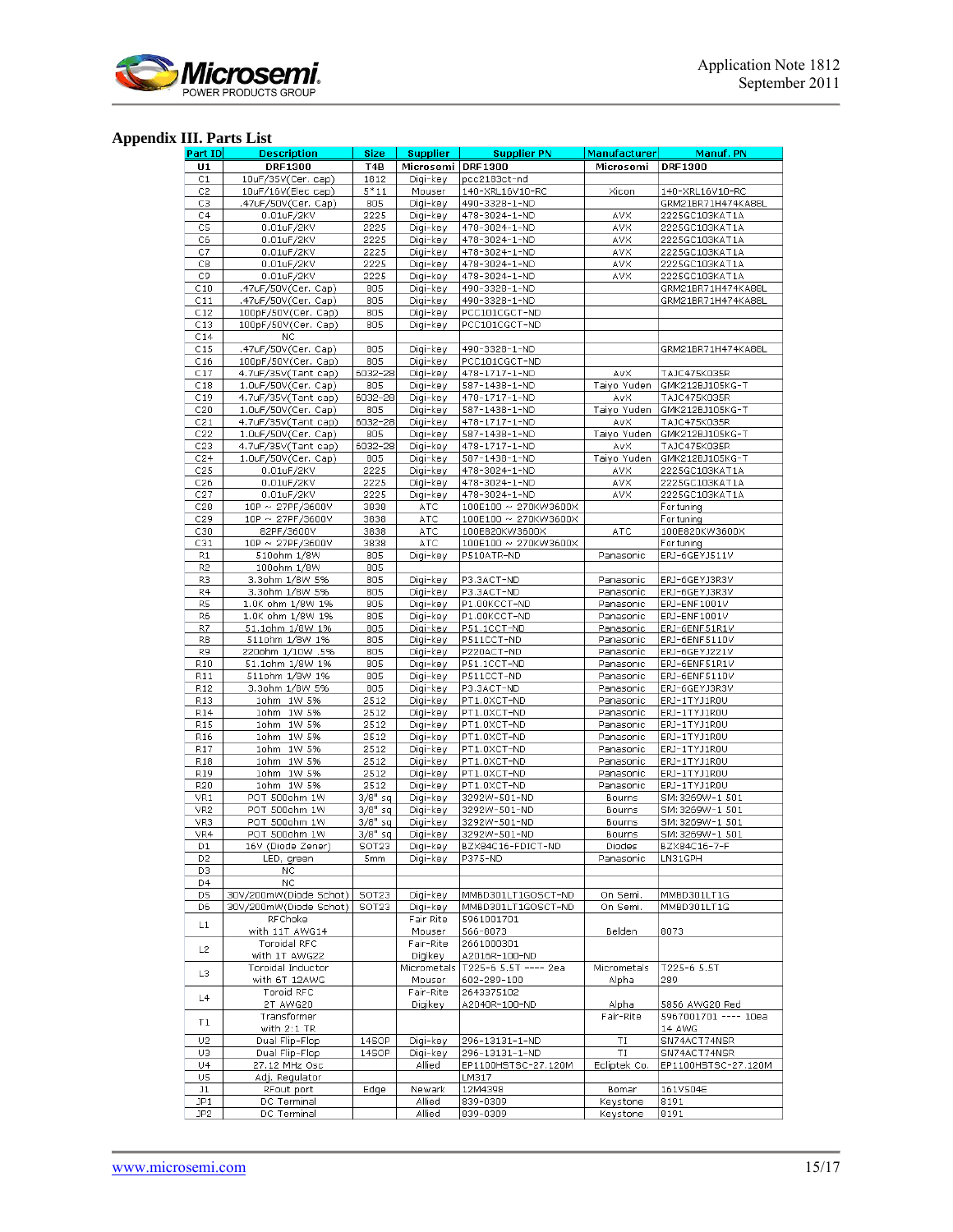

# **Appendix IV. Process of building the high-power high bandwidth transformer T1**

Step 1. Cement five ferrite cores together using epoxy glue.





Step 2. Combine two ferrite cores assembly.

Step 3

Cut 5 12-inch lengths for each section (white and yellow) for the primary and 5 22 inch lengths for the secondary (black). These wires are insulated 18 AWG (Alpha 5877) for primary and 16AWG for secondary (Alpha 5858). Twist the two primary wires and the two secondary wires together.

Step 4 Pull the wire bundle through the ferrite cores.